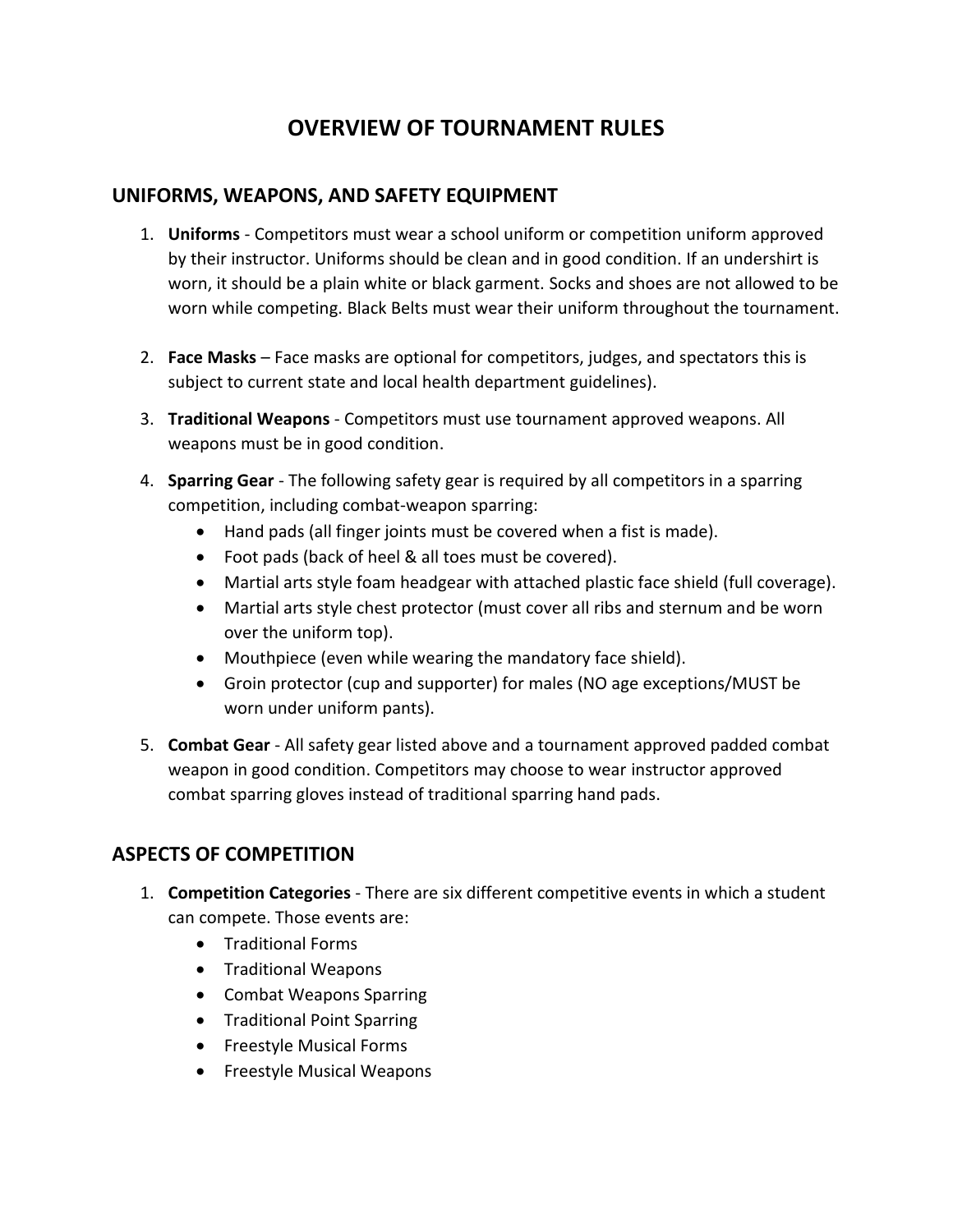- 2. **Competition Age** A competitor's competition age is determined by their age as of 11:59 pm, December 31st of the tournament season. The age they are on that date will indicate the division in which they should compete in throughout the entire tournament season.
- 3. **Registration** Competitors may register for the tournament online, or upon arriving at the tournament. Competitors should print the registration form, waiver and receipt and bring them to the competition.
- 4. **Arrival Time**  If not participating in opening ceremonies, competitors should arrive an hour before their scheduled staging time.
- 5. **Divisions**  Divisions are based on gender, the age of the competitors, and rank. The competition rings will be made according to the number of competitors in each of the age and rank groups.
- 6. **Ring Assignment**  The competitors will be called, by Division, to the "staging area" or a specific ring. This area is usually separate from the main competition floor. Competitors should take their registration form, weapons, and sparring gear when called to the "staging area". Competition rings will be assigned in the staging area.
- 7. **Coaching**  There will be no coaching from the sidelines by anyone, including color belts, black belts, instructors, family members or friends. This no-coaching rule is in effect from the time the competitors are "bowed into their ring" through the time they are "bowed out of their ring." **This includes quietly telling a student what to do between matches in sparring, or before a tie-breaker in forms/weapons.** Cheering and offering encouragement is indeed allowed and encouraged.
- 8. **Competitor/Spectator Conduct** While it is important to show the discipline of being a good loser, it is equally important to exhibit the discipline of being a good winner. Any exhibition of disgust, frustration or dissatisfaction with the outcome of competition will not be tolerated. This includes leaving the ring or ring area before awards are given and the ring being formally dismissed. Neither will over-exuberance with winning be allowed.

### **AWARDS FOR COMPETITION**

- 1. **Forms and Weapons**  There will be three places awarded based on the criteria below for Traditional Form, Traditional Weapon, Freestyle Form, and Freestyle Weapon. They are as follows:
	- 1st Place Awarded to the competitor with the highest cumulative point total.
	- 2nd Place Awarded to the competitor with the 2nd highest cumulative point total.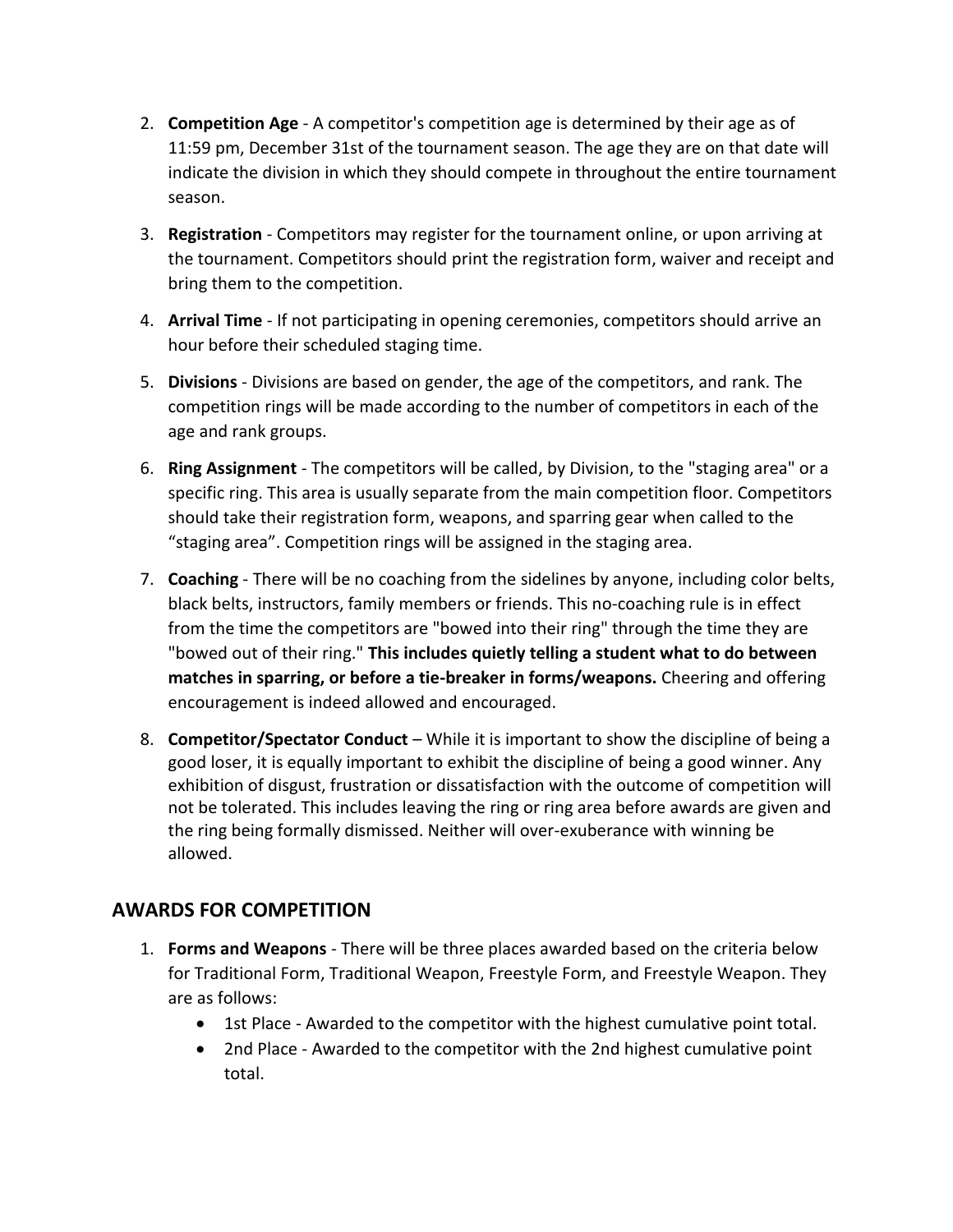- 3rd Place Awarded to the competitor with the 3rd highest cumulative point total.
- 2. **Sparring**  Combat Weapons Sparring and Traditional Point Sparring competitions will culminate with the following awards given:
	- 1st Place Awarded to the person who wins the final round of competition.
	- 2nd Place Awarded to the person who reaches the final round, but is defeated.
	- 3rd Place Awarded to the winner of the 3rd place match which will be held between the two competitors defeated in the semi-final matches.
- 3. **Competition Pin**  Each competitor will receive a unique tournament commemorative pin at the conclusion of their competition.

# **COMPETITION RULES**

- 1. **Traditional Forms Competition** Competitors may compete with any form approved by their instructor. All three judges will score the overall presentation of the form. Scores will be based on the overall look and effectiveness of the techniques, rhythm and timing, attitude and enthusiasm. Scores range from 0 to 9.
- 2. **Traditional Weapons Competition** Color belts may compete with a freestyle form lasting no longer than 45 seconds. Black Belts may compete with a form approved by their instructor. Competitors may not release the weapon or perform any gymnastics moves during the form. All three judges will score the overall presentation of the form. Scores will be based on control and handling of the weapon, accuracy and effectiveness of strikes, timing of movements, attitude and enthusiasm. Scores range from 0 to 9.
- 3. **Combat Sparring Competition** Follows GTMA rules.
	- Each combat weapons sparring match will last a maximum of 2 minutes.
	- Unless a disqualification is declared, the competitor who scores the greater number of points at the end of regulation time will be declared the winner.
	- If one competitor reaches 10 points before the end of the two minutes, they will be declared the winner.
	- At the end of 2-minutes, any ties will be determined by "sudden victory". The first person to score, wins. There is no time limit for "sudden victory."
	- The competitor cannot score using the handle of the combat weapon.
	- The entire body is a legal target area in combat weapons sparring with the following exceptions:
		- o Groin
		- $\circ$  Stab to the head
		- o Any area of the neck not covered by headgear (face shield is considered part of the headgear)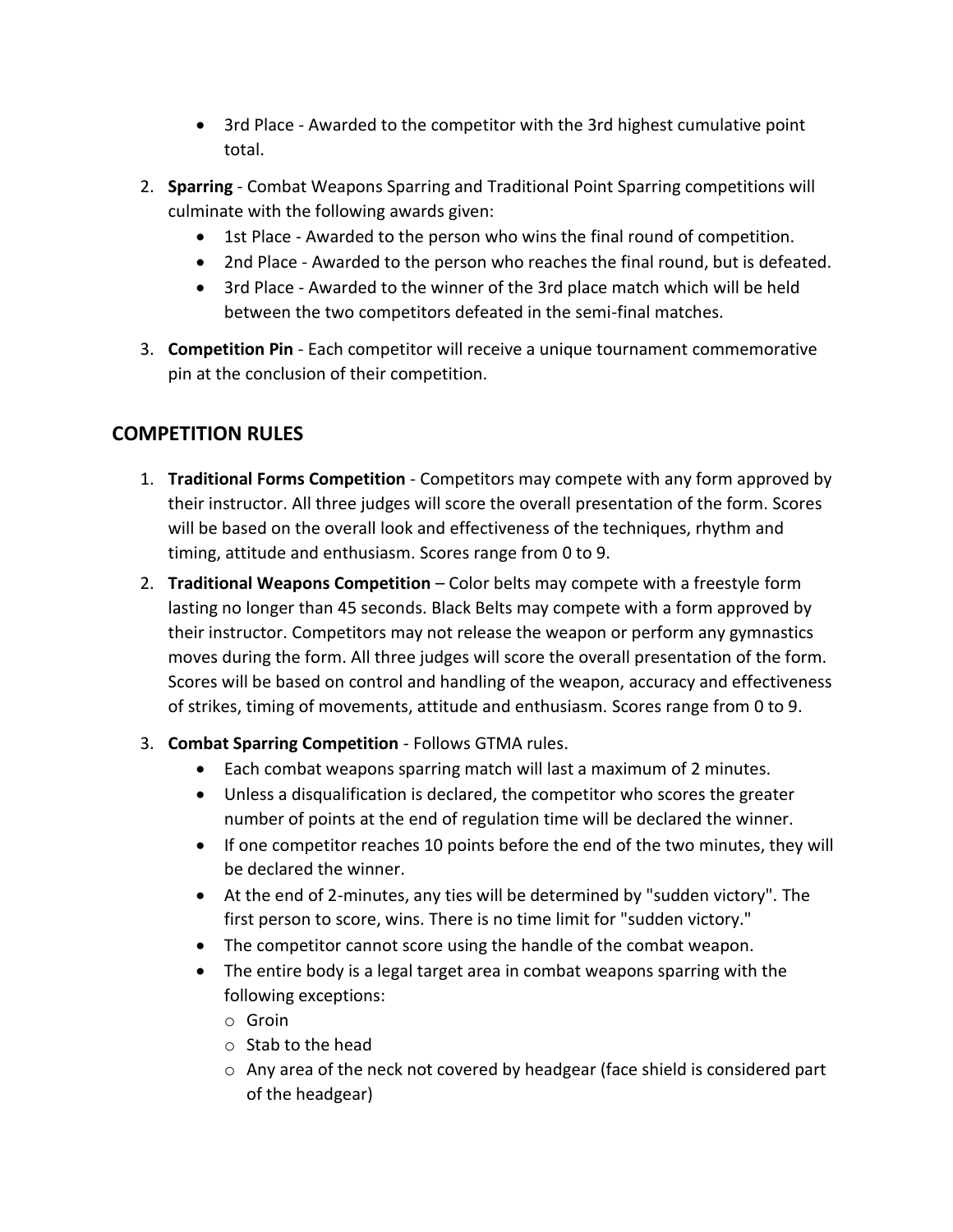- Strikes with the weapon to a legal contact area will result in the following points with a maximum of 4 points given at any one time:
	- $\circ$  **1 point** will be awarded for a legal strike or stab to the body not including the head or weapon-holding arm below the elbow.
	- o **1 point** will be awarded for a legal strike to the "live hand" above the elbow. **No points** will be awarded for strikes to the "live hand" below the elbow.
	- o **2 points** will be awarded for a legal strike to the head, weapon-holding arm below the elbow or stab to the front thigh.
	- o Add **1 point** to the score for jumping techniques.
	- $\circ$  If a competitor drops their weapon any time after the beginning of the match, **1 point** will be awarded to the opponent.
- 4. **Sparring Competition** Follows GTMA rules.
	- Each sparring match will last a maximum of 2 minutes.
	- Unless a disqualification is declared, the competitor who scores the greater number of points at the end of regulation time will be declared the winner.
	- If one competitor reaches 5 points before the end of the two minutes, they will be declared the winner.
	- At the end of 2-minutes, any ties will be determined by "sudden victory". The first person to score, wins. There is no time limit for "sudden victory."
	- Hand techniques may only strike the front of the torso. Legal hand techniques include only the following: punch, backfist, hammerfist, ridgehand and knife hand techniques.
	- Foot techniques may strike the front of the torso and any area of the head covered by headgear (face shield is considered part of the headgear).
	- Scoring points will be done by striking legal hand or foot techniques to or near the legal target areas. The following techniques will score points:
		- o Non-jumping or jumping hand techniques to the legal target area will score **one point**.
		- $\circ$  Non-jumping foot techniques to the legal target area other than the head will score **one point**.
		- $\circ$  Non-jumping foot techniques to the head (face, side or back of the head) will score **two points**.
		- o Jumping foot techniques to the legal target area other than the head will score **two points**.
		- o Jumping foot techniques to the head target areas score **three points**.
- 5. **Freestyle Musical Forms Competition** This competition will be held in the same ring immediately following the conclusion of the traditional competition. The competitor must supply their own speaker and music (cannot contain profanity, drug reference, etc.). Forms may contain a mix of traditional and contemporary martial arts techniques